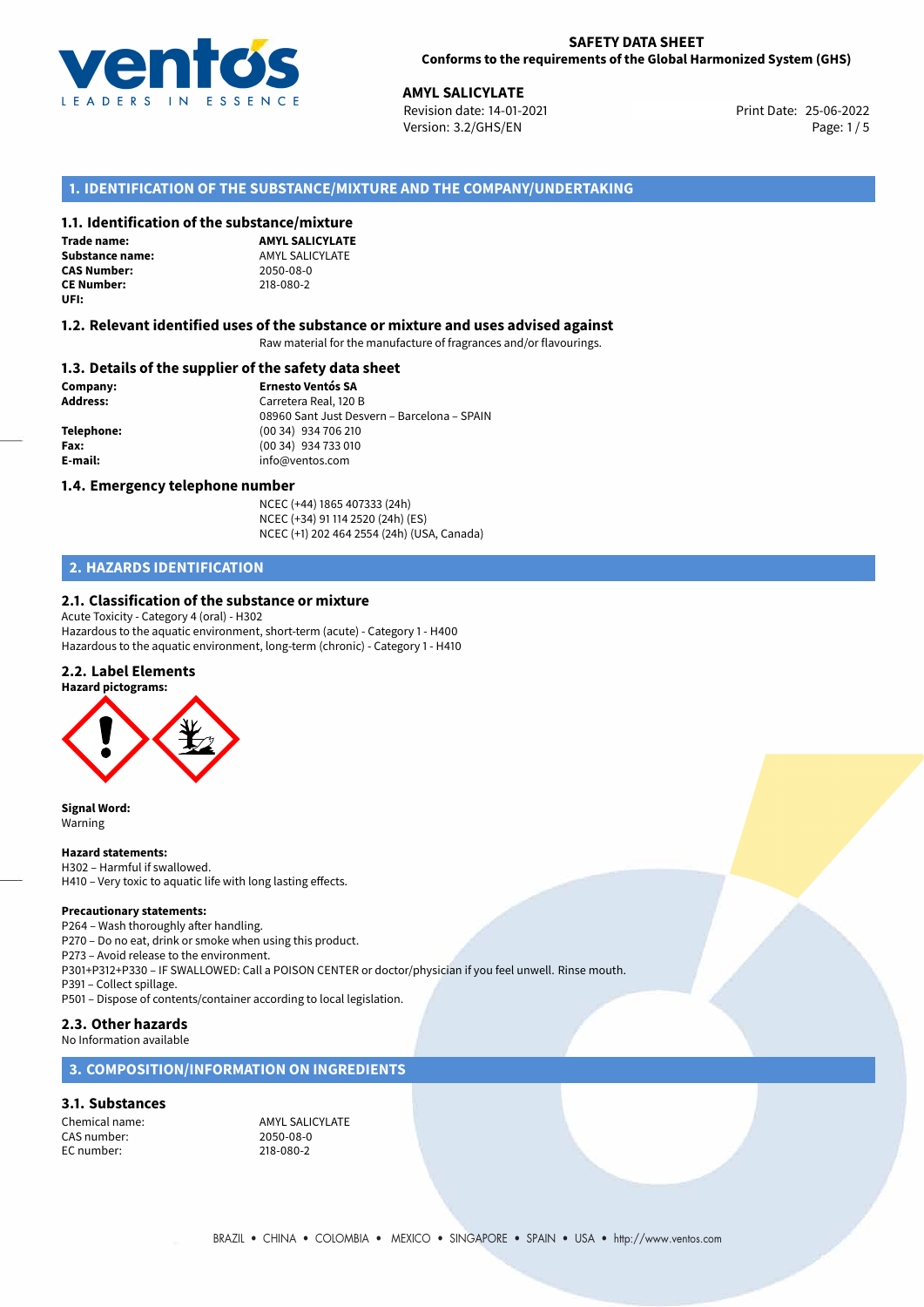

### **SAFETY DATA SHEET Conforms to the requirements of the Global Harmonized System (GHS)**

25-06-2022 **AMYL SALICYLATE** Revision date: 14-01-2021 Print Date: Version: 3.2/GHS/EN Page: 2 / 5

#### **Hazardous constituents:**

| <b>Chemical Name</b>      | % (w/w)        | <b>CAS No</b><br><b>EC No</b> | <b>Classification according to GHS</b>                                                                                                                                                                     |
|---------------------------|----------------|-------------------------------|------------------------------------------------------------------------------------------------------------------------------------------------------------------------------------------------------------|
| AMYL SALICYLATE           | >50            | 2050-08-0<br>218-080-2        | Acute Toxicity - Category 4 (oral) - H302<br>Hazardous to the aquatic environment, short-term (acute) - Category 1 - H400<br>Hazardous to the aquatic environment, long-term (chronic) - Category 1 - H410 |
| 2-METHYLBUTYL SALICYLATE  | $>$ 25; $<$ 50 | 51115-63-0<br>256-972-3       | Acute Toxicity - Category 4 (oral) - H302<br>Hazardous to the aquatic environment, short-term (acute) - Category 2 - H401<br>Hazardous to the aquatic environment, long-term (chronic) - Category 2 - H411 |
| <b>ISOAMYL SALICYLATE</b> | $>1$ ; $<$ 10  | 87-20-7<br>201-730-4          | Acute Toxicity - Category 4 (oral) - H302<br>Hazardous to the aquatic environment, short-term (acute) - Category 2 - H401<br>Hazardous to the aquatic environment, long-term (chronic) - Category 2 - H411 |

[See the full text of the hazard statements in section 16.](#page-4-0)

# **3.2. Mixtures**

Not applicable.

### **4. FIRST-AID MEASURES**

### **4.1. Description of necessary first aid measures**

| Ingestion:    | Rinse mouth with water.                                                                                               |
|---------------|-----------------------------------------------------------------------------------------------------------------------|
|               | Obtain medical advice.                                                                                                |
|               | Keep at rest. Do not induce vomiting.                                                                                 |
| Eye contact:  | In case of contact with eyes, rinse immediately with plenty of water for at least 15 minutes and seek medical advice. |
| Inhalation:   | Remove person to fresh air and keep at rest.                                                                          |
|               | Seek immediate medical advice.                                                                                        |
| Skin contact: | Take off immediately all contaminated clothing.                                                                       |
|               | Thoroughly wash affected skin with soap and water.                                                                    |
|               | Seek medical attention if symptoms persist.                                                                           |

#### **4.2. Most important symptoms and effects, both acute and delayed** No information available.

# **4.3. Indication of any immediate medical attention and special treatment needed**

No information available.

### **5. FIRE-FIGHTING MEASURES**

### **5.1. Extinguishing Media**

Water spray, carbon dioxide, dry chemical powder or appropriate foam. For safety reasons do not use full water jet.

### **5.2. Special hazards arising from the substance or mixture**

Known or Anticipated Hazardous Products of Combustion: Emits toxic fumes under fire conditions.

### **5.3. Advice for firefighters**

High temperatures can lead to high pressures inside closed containers. Avoid inhalation of vapors that are created. Use appropriate respiratory protection. Do not allow spillage of fire to be poured into drains or watercourses. Wear self-contained breathing apparatus and protective clothing.

## **6. ACCIDENTAL RELEASE MEASURES**

## **6.1. Personal precautions, protective equipment and emergency procedures**

Evacuate surronding areas. Ensure adequate ventilation. Keep unnecessary and unprotected personnel from entering. Do not breathe vapor/spray. Avoid contact with skin and eyes. Information regarding personal protective measures: see section 8.

### **6.2. Environmental precautions**

To avoid possible contamination of the environment, do not discharge into any drains, surface waters or groundwaters.

### **6.3. Methods and materials for containment and cleaning up**

Cover with an inert, inorganic, non-combustible absorbent material (e.g. dry-lime, sand, soda ash). Place in covered containers using non-sparking tools and transport outdoors.

Avoid open flames or sources of ignition (e.g. pilot lights on gas hot water heater).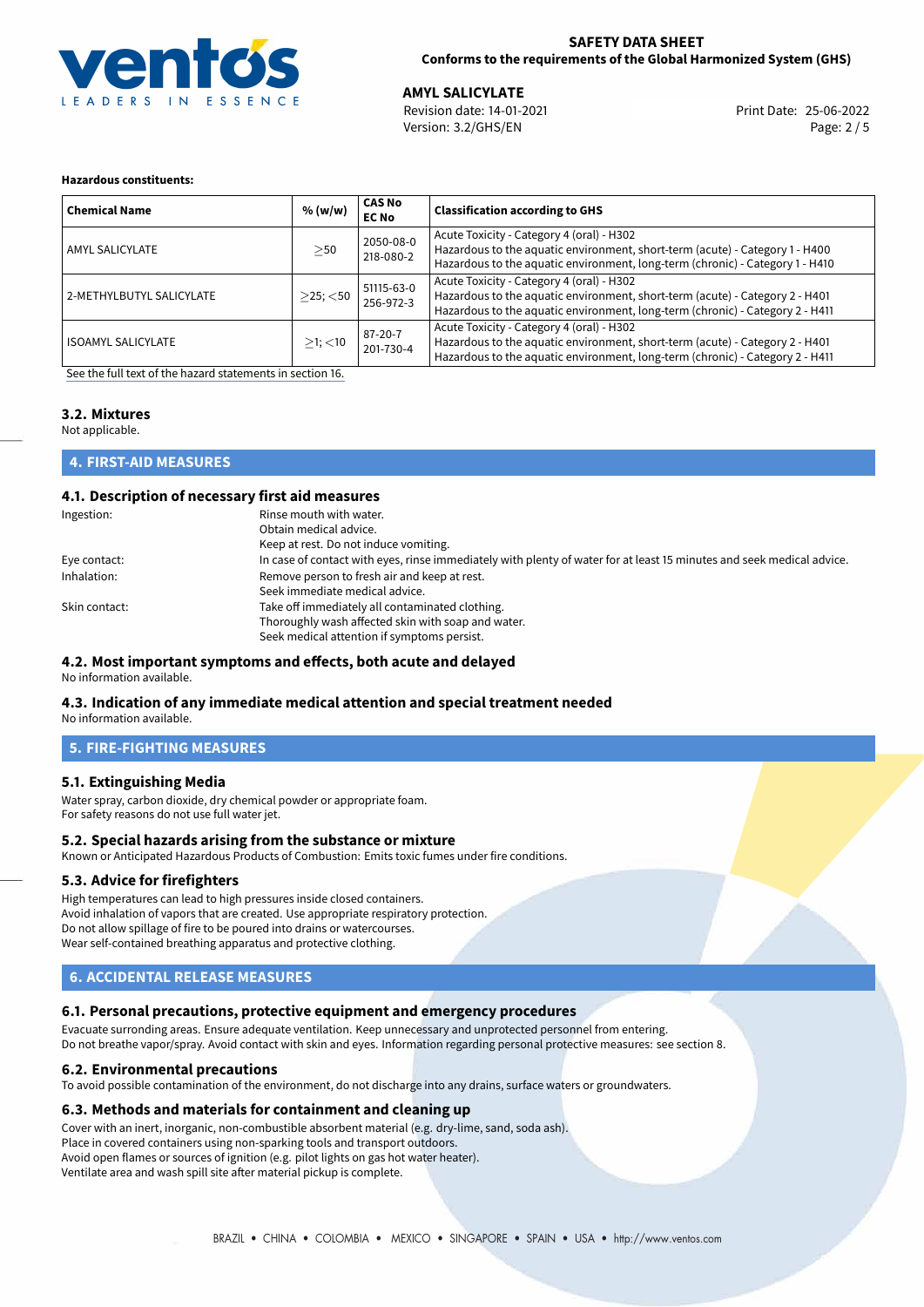

#### **SAFETY DATA SHEET Conforms to the requirements of the Global Harmonized System (GHS)**

**AMYL SALICYLATE**<br>
Revision date: 14-01-2021<br> **Print Date: 25-06-2022** Revision date: 14-01-2021 Version: 3.2/GHS/EN Page: 3 / 5

## **6.4. Reference to other sections**

Information regarding exposure controls, personal protection and disposal considerations can be found in sections 8 and 13.

#### **7. HANDLING AND STORAGE**

#### **7.1. Precautions for safe handling**

Do not store or handle this material near food or drinking water. Do not smoke. Avoid contact with the eyes, skin and clothing. Wear protective clothing and use glasses. Observe the rules of safety and hygiene at work. Keep in the original container or an alternative made from a compatible material.

## **7.2. Conditions for safe storage, including any incompatibilities**

Store in tightly closed and preferably full containers in a cool, dry and ventilated area, protected from light. Keep away from sources of ignition (e.g. hot surfaces, sparks, flame and static discharges). Keep away from incompatible materials (see section 10).

#### **7.3. Specific end use(s)**

No information available.

## **8. EXPOSURE CONTROLS AND PERSONAL PROTECTION**

#### **8.1. Control parameters**

Components with occupational exposure limits: None known.

#### **8.2. Exposure controls**

Measures should be taken to prevent materials from being splashed into the body. Provide adequate ventilation, according to the conditions of use. Use a mechanical exhaust if required.

#### **8.3. Individual protection measures, such as personal protective equipment**

| Eye/Face protection:             | Chemical safety goggles are recommended. Wash contaminated goggles before reuse.                                                      |  |  |  |
|----------------------------------|---------------------------------------------------------------------------------------------------------------------------------------|--|--|--|
| Hand Protection:                 | Chemical-resistant gloves are recommended. Wash contaminated gloves before reuse.                                                     |  |  |  |
| Body protection:                 | Personal protective equipment for the body should be selected based on the task being performed and the risks<br>involved.            |  |  |  |
| Respiratory Protection:          | In case of insufficient ventilation, use suitable respiratory equipment.                                                              |  |  |  |
| Environmental exposure controls: | Emissions from ventilation or process equipment should be checked to ensure they comply with environmental<br>protection legislation. |  |  |  |
|                                  | In some cases, filters or engineering modifications to the process equipment will be necessary to reduce emissions to                 |  |  |  |
|                                  | acceptable levels.                                                                                                                    |  |  |  |

## **9. PHYSICAL AND CHEMICAL PROPERTIES**

#### **9.1. Information on basic physical and chemical properties**

| Appearance:                            | Liquid                     |
|----------------------------------------|----------------------------|
| Colour:                                | Conforms to standard       |
| Odour:                                 | Conforms to standard       |
| Odour theshold:                        | Not determined             |
| pH:                                    | Not determined             |
| Melting point/freezing point:          | Not determined             |
| Boling point/boiling range (°C):       | Not determined             |
| Flash point:                           | $107^{\circ}$ C            |
| Evaporation rate:                      | Not determined             |
| Flammability:                          | Not determined             |
| Lower flammability/Explosive limit:    | Not determined             |
| Upper flammability/Explosive limit:    | Not determined             |
| Vapour pressure:                       | 0,0003 kPa CALC.           |
| Vapour Density:                        | Not determined             |
| Density:                               | 1,048-1,055 g/mL (20°C)    |
| Relative density:                      | $1,048-1,055(20^{\circ}C)$ |
| Water solubility:                      | <b>INSOLUBLE IN WATER</b>  |
| Solubility in other solvents:          | 3 - 6 IN ETHANOL 90°       |
| Partition coefficient n-octanol/water: | Not determined             |
| Auto-ignition temperature:             | Not determined             |
| Decomposition temperature:             | Not determined             |
| Viscosity, dynamic:                    | Not determined             |
|                                        |                            |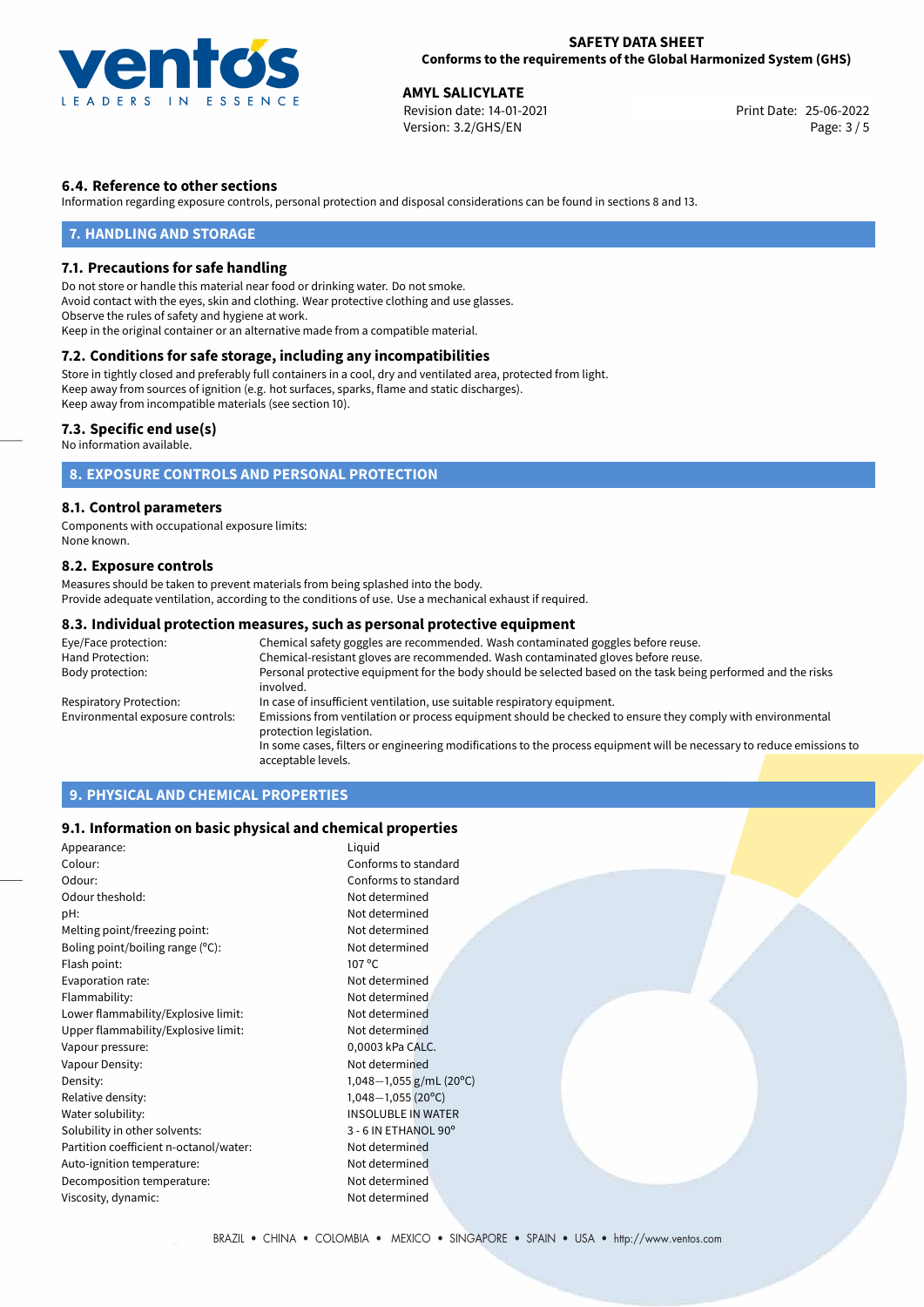

25-06-2022 **AMYL SALICYLATE** Revision date: 14-01-2021 Print Date: Version: 3.2/GHS/EN Page: 4 / 5

| Viscosity, kinematic: |  |
|-----------------------|--|
| Explosive properties: |  |
| Oxidising properties: |  |

Not determined Not determined NONE EXPECTED

# **10. STABILITY AND REACTIVITY**

#### **10.1. Reactivity**

No hazardous reactions if stored and handled as prescribed/indicated.

#### **10.2. Chemical stability**

The product is stable if stored and handled as prescribed/indicated.

#### **10.3. Possibility of hazardous reactions**

No hazardous reactions if stored and handled as prescribed/indicated.

#### **10.4. Conditions to Avoid**

Conditions to Avoid: Excessive heat, flame or other ignition sources.

#### **10.5. Incompatible materials**

Avoid contact with strong acids and bases and oxidizing agents.

#### **10.6. Hazardous decomposition products**

During combustion may form carbon monoxide and unidentified organic compounds.

# **11. TOXICOLOGICAL INFORMATION**

| <b>Acute toxicity</b>             | Harmful if swallowed.                                                     |
|-----------------------------------|---------------------------------------------------------------------------|
| Skin corrosion/irritation         | Based on the data available, the criteria for classification are not met. |
| Serious eye damage/irritation     | Based on the data available, the criteria for classification are not met. |
| Respiratory or skin sensitisation | Based on the data available, the criteria for classification are not met. |
| Germ cell mutagenicity            | Based on the data available, the criteria for classification are not met. |
| Carcinogenicity                   | Based on the data available, the criteria for classification are not met. |
| Reproductive toxicity             | Based on the data available, the criteria for classification are not met. |
| <b>STOT-single exposure</b>       | Based on the data available, the criteria for classification are not met. |
| <b>STOT-repeated exposure</b>     | Based on the data available, the criteria for classification are not met. |
| <b>Aspiration hazard</b>          | Based on the data available, the criteria for classification are not met. |

## **12. ECOLOGICAL INFORMATION**

#### **12.1. Toxicity**

**Assessment:** Very toxic to aquatic life with long lasting effects. **Experimental/calculated data:** No information available.

#### **12.2. Degradability**

Biodegradation : Readily biodegradable.

#### **12.3. Bioaccumulative potential**

No information available.

**12.4. Soil mobility** No information available.

### **12.5. Other adverse effects**

See also sections 6, 7, 13 and 15 Do not allow to get into waste water or waterways.

## **13. DISPOSAL CONSIDERATIONS**

#### **13.1. Waste treatment methods**

Dispose of in accordance with national and local environmental regulations.